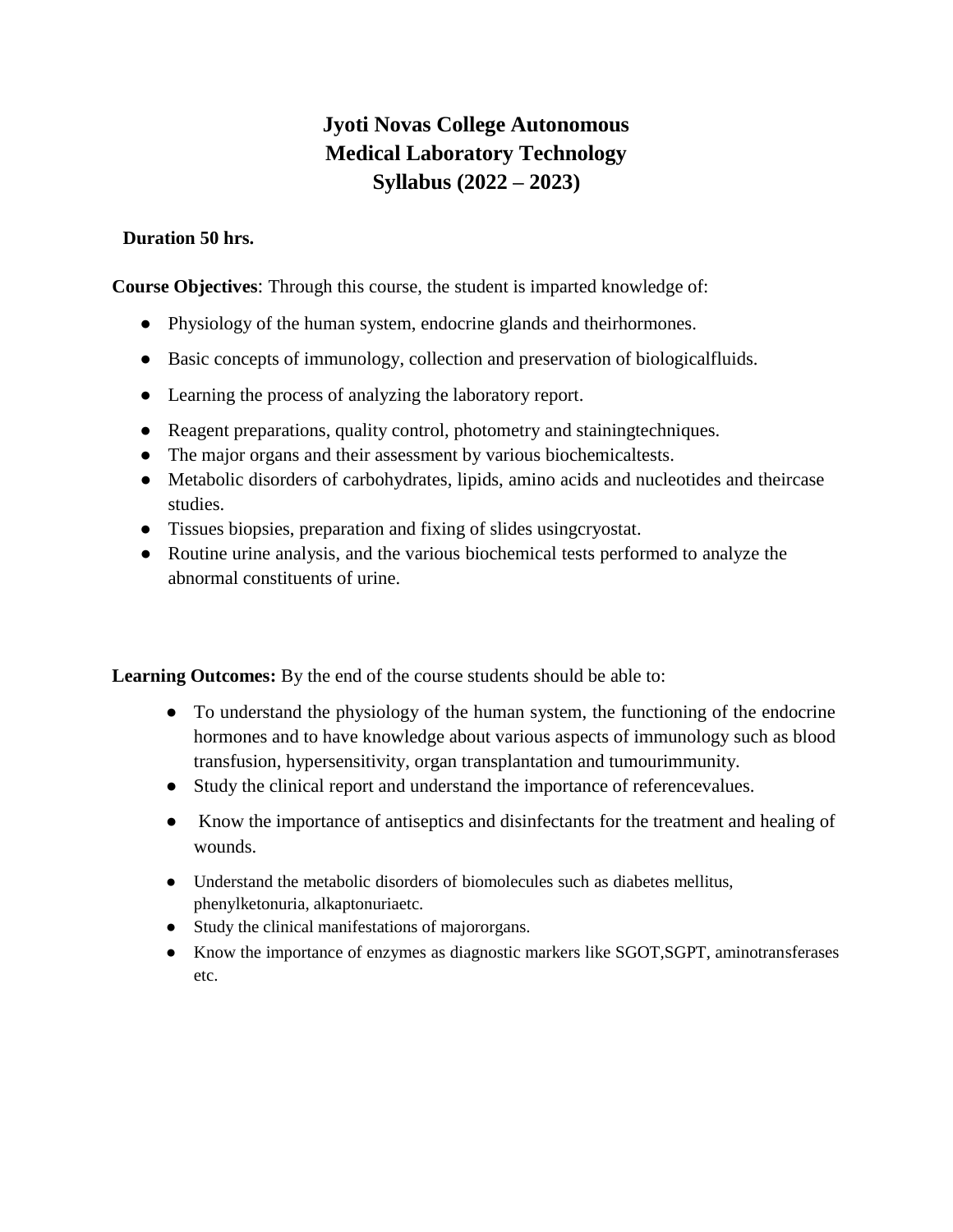## **Unit 1: Introduction to Biochemistry 5 hrs**

General introduction to carbohydrates, proteins, lipids (Classification with examples) and enzymes.

Buffer and pH- Henderson Hasselbalch equation, physiological buffers. Preparation of reagents : Normal , per cent and Molar solution - normal saline - Methods of measuring liquids- Clinical Laboratory records- Quality control: accuracy, precision, and reference values.

 Introduction and definition of photometry. Colorimetry - Lambert Beer's Law - Parts of photo colorimeter. Spectrophotometer.

### **Unit 2 : Introduction to Physiology 15 hrs**

Physiology of the human system (brief account of digestive system, liver and kidneys, reproductive system and nervous system). Function of liver in health and disease: Jaundice, Hepatitis; liver function test.

Assessment and clinical manifestation of kidney (Tests for abnormal constituents of urine – sugars, proteins, bile acids, ketone bodies. ) liver and pancreas. Biochemical tests for myocardial infarction.

Endocrine glands their hormones and functions of the

thyroid, parathyroid, pituitary and thymus glands. Endochondral disturbance: thyroid function tests. In born errors in metabolism: Metabolic disorders of carbohydrates- hypoglycemia, Diabetes mellitus (Type I and type II). Metabolic disorder of lipid: Tay-Sachs disease, Niemann Pick disease. Metabolic disorder of amino acid: phenylketonuria, alkaptonuria, Maple syrup urine disease. Metabolic disorder of nucleotides: gout, Lesch-Nyhan Syndrome (case studies)

### **Unit 3 Composition and functions of blood 5 hrs**

Types of blood elements.Composition of body fluids. Blood collection - Phlebotomy - Sampling errors - Collection and preservation of biological fluids - Anticoagulants - Preservation of samples - Chemical preservatives - Process of analysing the specimens - The laboratory report.

## **Unit 4: Characteristics of laboratory Substances and sterile techniques 5 hrs**

The chemical composition, structure, and properties of substances. The chemical processes and transformations that they undergo including the use of chemicals and their interactions, danger signs, production techniques, and disposal methods.

Sterilization-definition, classification and general principle of sterilization. Antiseptics & Disinfectants -Definition -Types - Mode of Action – Uses

## **Unit 5: Introduction to immunology 10 hrs**

Non specific resistance to infection- Specific immunity. Antigens. Antibodies- Structure and function. Complement and antigen-antibody reaction. Hybridoma and Monoclonal antibodies. Applied immunology -Hypersensitivity. -Autoimmunity. - Transplantation and Tumourimmunity Routine staining techniques - Special Stains (differential staining).

## **Unit 6: Histological techniques 10 hrs** Introduction - Tissue Preparation – Fixation - Classification of fixatives – Dehydration.